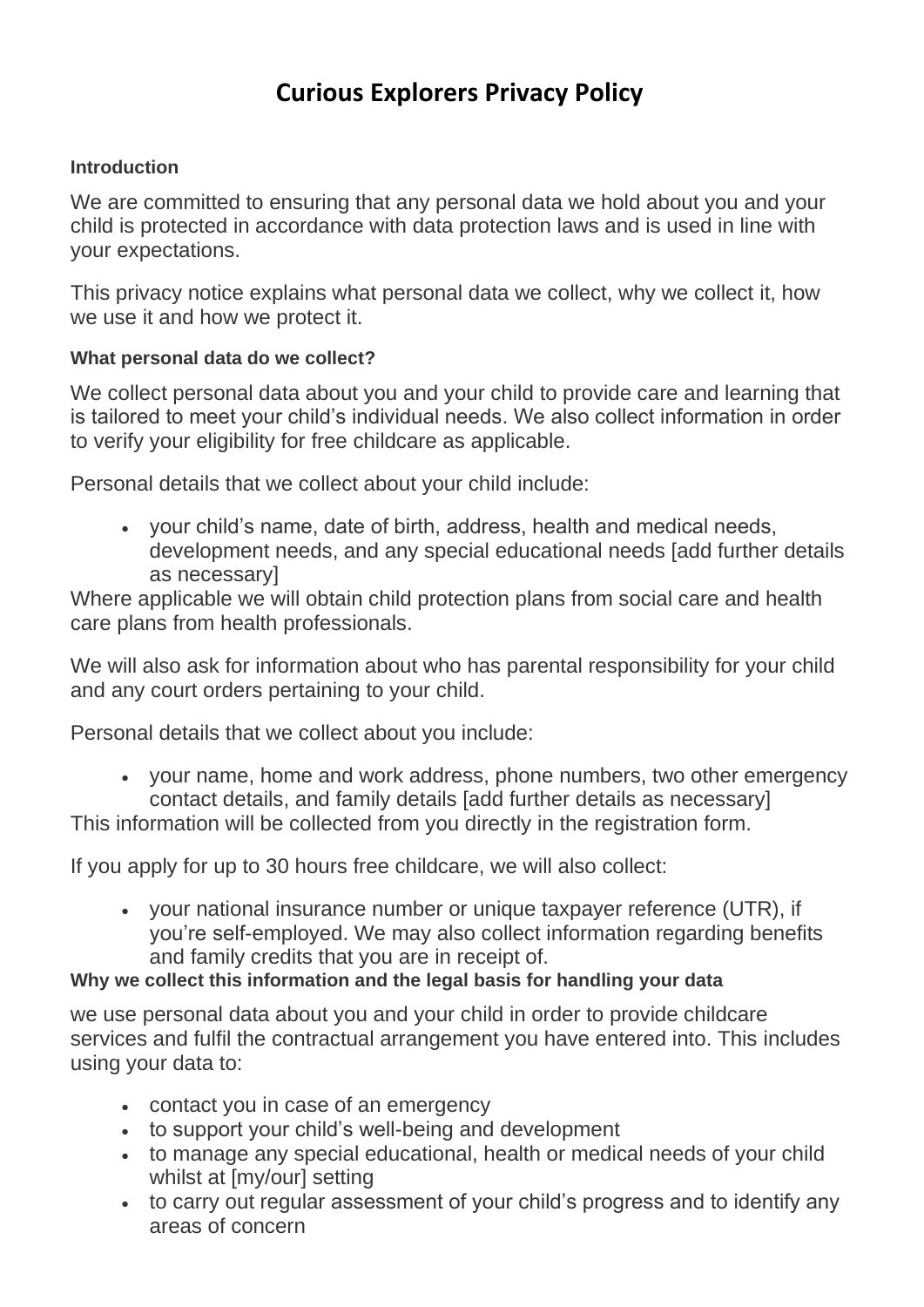- to maintain contact with you about your child's progress and respond to any questions you may have
- to process your claim for up to 30 hours free childcare (only where applicable)
- to keep you updated with information about [my/our] service

With your consent, we will also record your child's activities for their individual learning record. This may include photographs and videos. You will have the opportunity to withdraw your consent at any time, for images taken by confirming so in writing.

We have a legal obligation to process safeguarding related data about your child should we have concerns about their welfare. We also have a legal obligation to transfer records and certain information about your child to the school that your child will be attending *(see Transfer of Records policy)*.

## **Who we share your data with**

In order for us to deliver childcare services we will also share your data as required with the following categories of recipients:

- Ofsted during an inspection or following a complaint about [my/our] service
- the Local Authority (where you claim up to 30 hours free childcare as applicable)
- the government's eligibility checker (as above)
- our insurance underwriter (if applicable)
- our setting software management provider (if applicable)
- the school/setting that your child will be transferring

We will also share your data if:

- We are legally required to do so, for example, by law, by a court or the Charity Commission
- to enforce or apply the terms and conditions of your contract with us
- to protect your child and other children; for example, by sharing information with social care or the police
- it is necessary to protect our and other's rights, property or safety
- We transfer the management of the setting, in which case we may disclose your personal data to the prospective buyer so they may continue the service in the same way.

We will never share your data with any other organisation to use for their own purposes.

# **How do we protect your data?**

We protect unauthorised access to your personal data and prevent it from being lost, accidentally destroyed, misused, or disclosed by:

All your data is kept locked away in paper format. Data relating to you and your child will be kept in the nursery your child attends as well our lockable storage unit for up to three years after your child leaves Curious Explorers. Personal data held within a software system will be securely protected with logins and a secure password, which will only be given to those who need to access the data. Data will also be stored on the nursery external hard drive which is